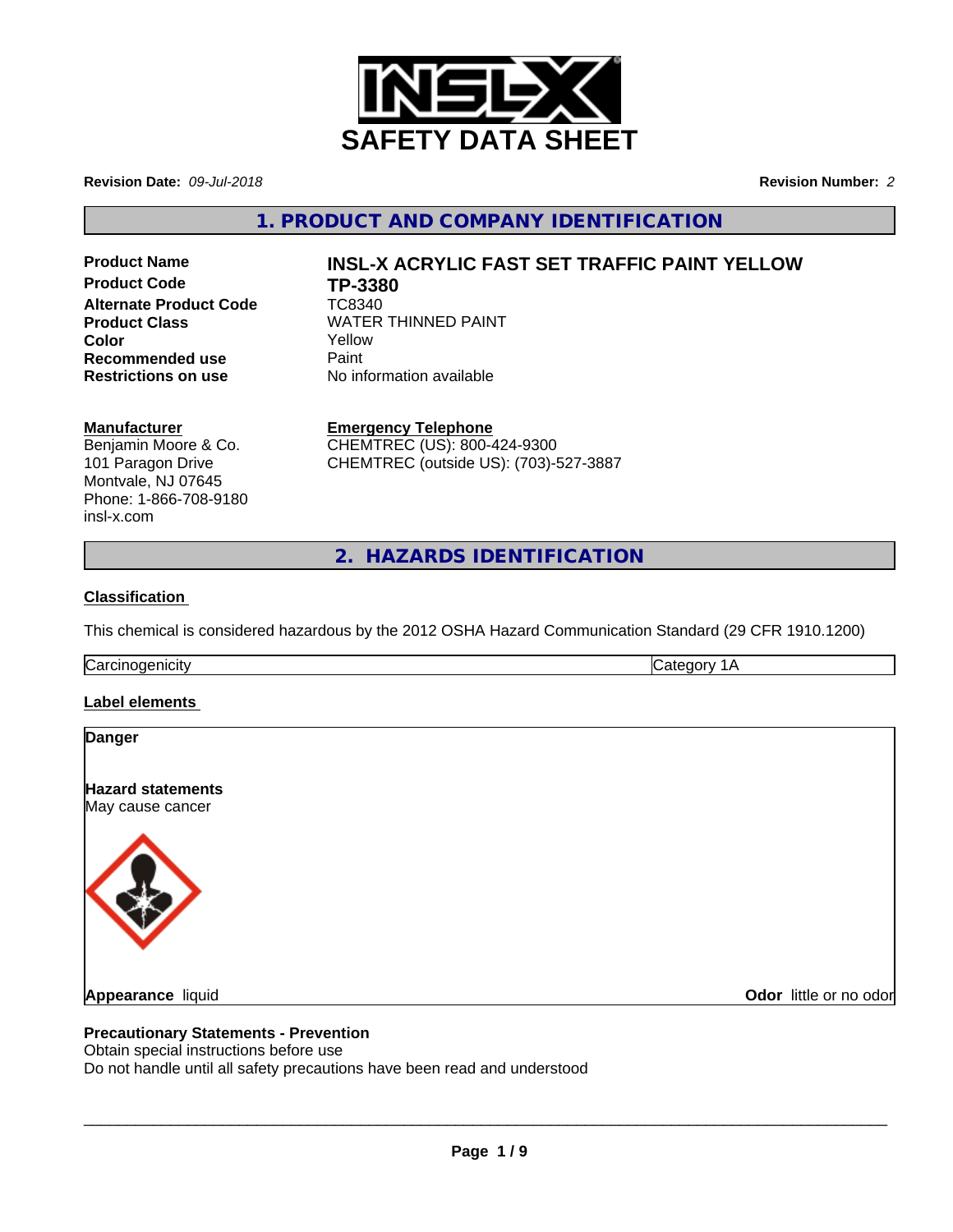Use personal protective equipment as required

#### **Precautionary Statements - Response**

IF exposed or concerned: Get medical advice/attention

# **Precautionary Statements - Storage**

Store locked up

# **Precautionary Statements - Disposal**

Dispose of contents/container to an approved waste disposal plant

#### **Hazards not otherwise classified (HNOC)**

Not applicable

# **Other information**

No information available

# **3. COMPOSITION INFORMATION ON COMPONENTS**

| <b>Chemical name</b>   | <b>CAS No.</b> | Weight-% |
|------------------------|----------------|----------|
| ∟imestone              | 7-65-3<br>1317 | ~~<br>бC |
| Titanium dioxide       | 13463-67-7     |          |
| Silica.<br>crystalline | 14808-60-7     | v.J      |

|                                                  | 4. FIRST AID MEASURES                                                                                      |  |  |
|--------------------------------------------------|------------------------------------------------------------------------------------------------------------|--|--|
| <b>General Advice</b>                            | No hazards which require special first aid measures.                                                       |  |  |
| <b>Eye Contact</b>                               | Rinse thoroughly with plenty of water for at least 15 minutes and consult a<br>physician.                  |  |  |
| <b>Skin Contact</b>                              | Wash off immediately with soap and plenty of water while removing all<br>contaminated clothes and shoes.   |  |  |
| <b>Inhalation</b>                                | Move to fresh air. If symptoms persist, call a physician.                                                  |  |  |
| Ingestion                                        | Clean mouth with water and afterwards drink plenty of water. Consult a physician<br>if necessary.          |  |  |
| <b>Most Important</b><br><b>Symptoms/Effects</b> | None known.                                                                                                |  |  |
| <b>Notes To Physician</b>                        | Treat symptomatically.                                                                                     |  |  |
|                                                  | 5. FIRE-FIGHTING MEASURES                                                                                  |  |  |
| <b>Suitable Extinguishing Media</b>              | Use extinguishing measures that are appropriate to local<br>circumstances and the surrounding environment. |  |  |

**Protective Equipment And Precautions For** As in any fire, wear self-contained breathing apparatus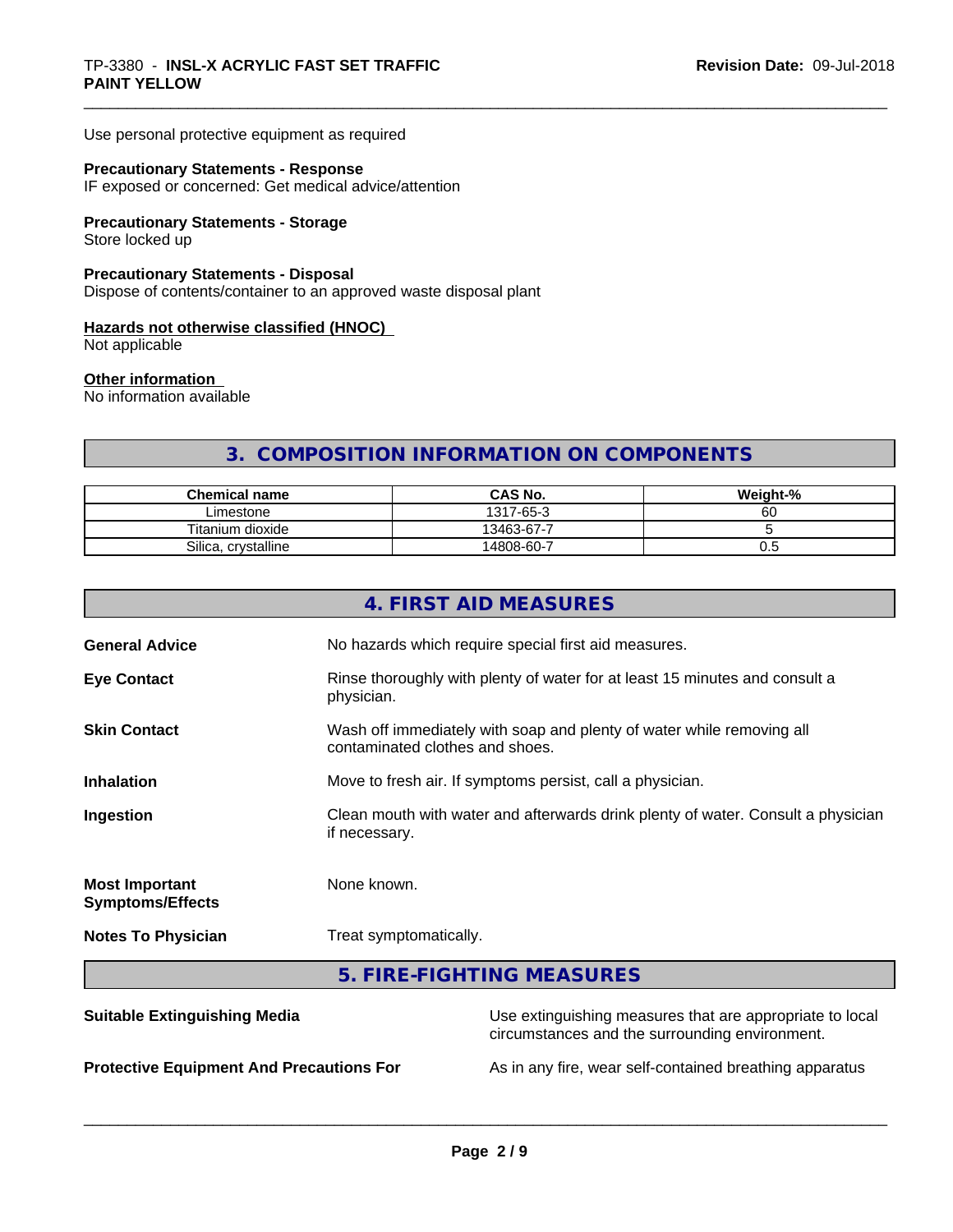| <b>Firefighters</b>                                                                                                   | pressure-demand, MSHA/NIOSH (approved or equivalent)<br>and full protective gear. |
|-----------------------------------------------------------------------------------------------------------------------|-----------------------------------------------------------------------------------|
| <b>Specific Hazards Arising From The Chemical</b>                                                                     | Closed containers may rupture if exposed to fire or<br>extreme heat.              |
| <b>Sensitivity To Mechanical Impact</b>                                                                               | No.                                                                               |
| <b>Sensitivity To Static Discharge</b>                                                                                | No.                                                                               |
| <b>Flash Point Data</b><br>Flash Point (°F)<br>Flash Point (°C)<br><b>Method</b><br><b>Flammability Limits In Air</b> | Not applicable<br>Not applicable<br>Not applicable                                |
| Lower flammability limit:<br><b>Upper flammability limit:</b>                                                         | Not applicable<br>Not applicable                                                  |
| Flammability: 0<br><b>NFPA</b><br>Health: 1                                                                           | <b>Instability: 0</b><br>Special: Not Applicable                                  |
| <b>NFPA Legend</b><br>0 - Not Hazardous                                                                               |                                                                                   |

- 
- 1 Slightly
- 2 Moderate
- 3 High
- 4 Severe

*The ratings assigned are only suggested ratings, the contractor/employer has ultimate responsibilities for NFPA ratings where this system is used.*

*Additional information regarding the NFPA rating system is available from the National Fire Protection Agency (NFPA) at www.nfpa.org.*

|                                  | 6. ACCIDENTAL RELEASE MEASURES                                                                                                                                                   |
|----------------------------------|----------------------------------------------------------------------------------------------------------------------------------------------------------------------------------|
| <b>Personal Precautions</b>      | Avoid contact with skin, eyes and clothing. Ensure adequate ventilation.                                                                                                         |
| <b>Other Information</b>         | Prevent further leakage or spillage if safe to do so.                                                                                                                            |
| <b>Environmental precautions</b> | See Section 12 for additional Ecological Information.                                                                                                                            |
| <b>Methods for Cleaning Up</b>   | Soak up with inert absorbent material. Sweep up and shovel into suitable<br>containers for disposal.                                                                             |
|                                  | 7. HANDLING AND STORAGE                                                                                                                                                          |
| <b>Handling</b>                  | Avoid contact with skin, eyes and clothing. Avoid breathing vapors, spray mists or<br>sanding dust. In case of insufficient ventilation, wear suitable respiratory<br>equipment. |
| <b>Storage</b>                   | Keep container tightly closed. Keep out of the reach of children.                                                                                                                |
| <b>Incompatible Materials</b>    | No information available                                                                                                                                                         |
|                                  |                                                                                                                                                                                  |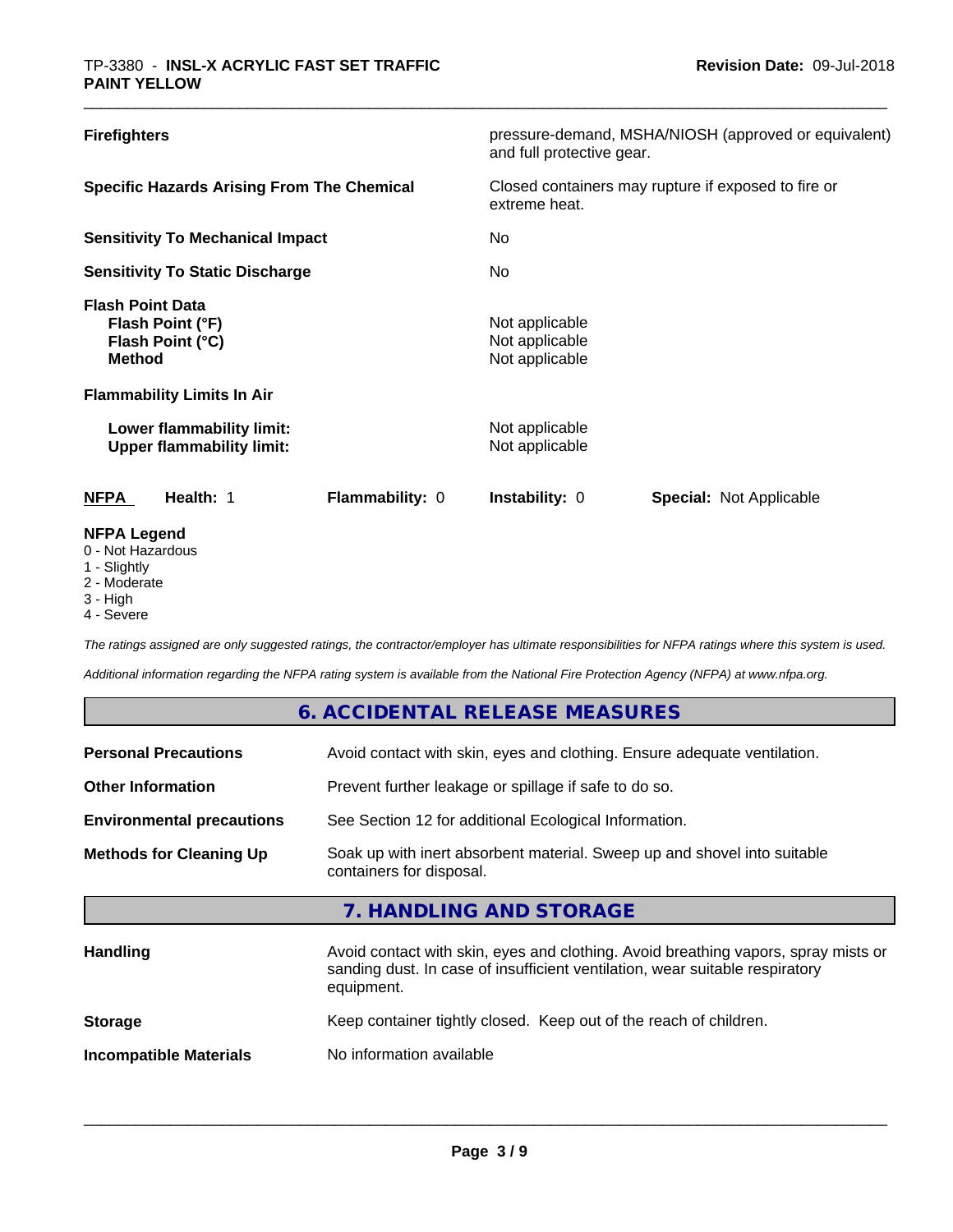# **8. EXPOSURE CONTROLS/PERSONAL PROTECTION**

# **Exposure Limits**

| <b>Chemical name</b> | <b>ACGIH TLV</b>        | <b>OSHA PEL</b>            |
|----------------------|-------------------------|----------------------------|
| Limestone            | N/E                     | 15 mg/m <sup>3</sup> - TWA |
|                      |                         | $5 \text{ ma/m}^3$ - TWA   |
| Titanium dioxide     | 10 mg/m $3$ - TWA       | 15 mg/m $3$ - TWA          |
| Silica, crystalline  | $0.025$ mg/m $^3$ - TWA |                            |

#### **Legend**

ACGIH - American Conference of Governmental Industrial Hygienists Exposure Limits OSHA - Occupational Safety & Health Administration Exposure Limits N/E - Not Established

| <b>Engineering Measures</b>          | Ensure adequate ventilation, especially in confined areas.                                                                          |
|--------------------------------------|-------------------------------------------------------------------------------------------------------------------------------------|
| <b>Personal Protective Equipment</b> |                                                                                                                                     |
| <b>Eye/Face Protection</b>           | Safety glasses with side-shields.                                                                                                   |
| <b>Skin Protection</b>               | Protective gloves and impervious clothing.                                                                                          |
| <b>Respiratory Protection</b>        | In case of insufficient ventilation wear suitable respiratory equipment.                                                            |
| <b>Hygiene Measures</b>              | Avoid contact with skin, eyes and clothing. Remove and wash contaminated<br>clothing before re-use. Wash thoroughly after handling. |

# **9. PHYSICAL AND CHEMICAL PROPERTIES**

| No information available<br><b>Viscosity (cps)</b><br>No information available<br>Solubility(ies)<br>No information available<br><b>Water solubility</b><br><b>Evaporation Rate</b><br>No information available<br>No information available<br>Vapor pressure @20 °C (kPa)<br>No information available<br>Vapor density<br>Wt. % Solids<br>$70 - 80$<br>$55 - 65$<br>Vol. % Solids<br>$20 - 30$<br>Wt. % Volatiles<br>$35 - 45$<br>Vol. % Volatiles<br>< 100<br><b>VOC Regulatory Limit (g/L)</b><br><b>Boiling Point (°F)</b><br>212<br>100<br><b>Boiling Point (°C)</b><br>32<br><b>Freezing Point (°F)</b><br>0<br><b>Freezing Point (°C)</b><br>Flash Point (°F)<br>Not applicable<br>Not applicable<br>Flash Point (°C)<br><b>Method</b><br>Not applicable<br>Not applicable<br><b>Flammability (solid, gas)</b> |
|-----------------------------------------------------------------------------------------------------------------------------------------------------------------------------------------------------------------------------------------------------------------------------------------------------------------------------------------------------------------------------------------------------------------------------------------------------------------------------------------------------------------------------------------------------------------------------------------------------------------------------------------------------------------------------------------------------------------------------------------------------------------------------------------------------------------------|
|-----------------------------------------------------------------------------------------------------------------------------------------------------------------------------------------------------------------------------------------------------------------------------------------------------------------------------------------------------------------------------------------------------------------------------------------------------------------------------------------------------------------------------------------------------------------------------------------------------------------------------------------------------------------------------------------------------------------------------------------------------------------------------------------------------------------------|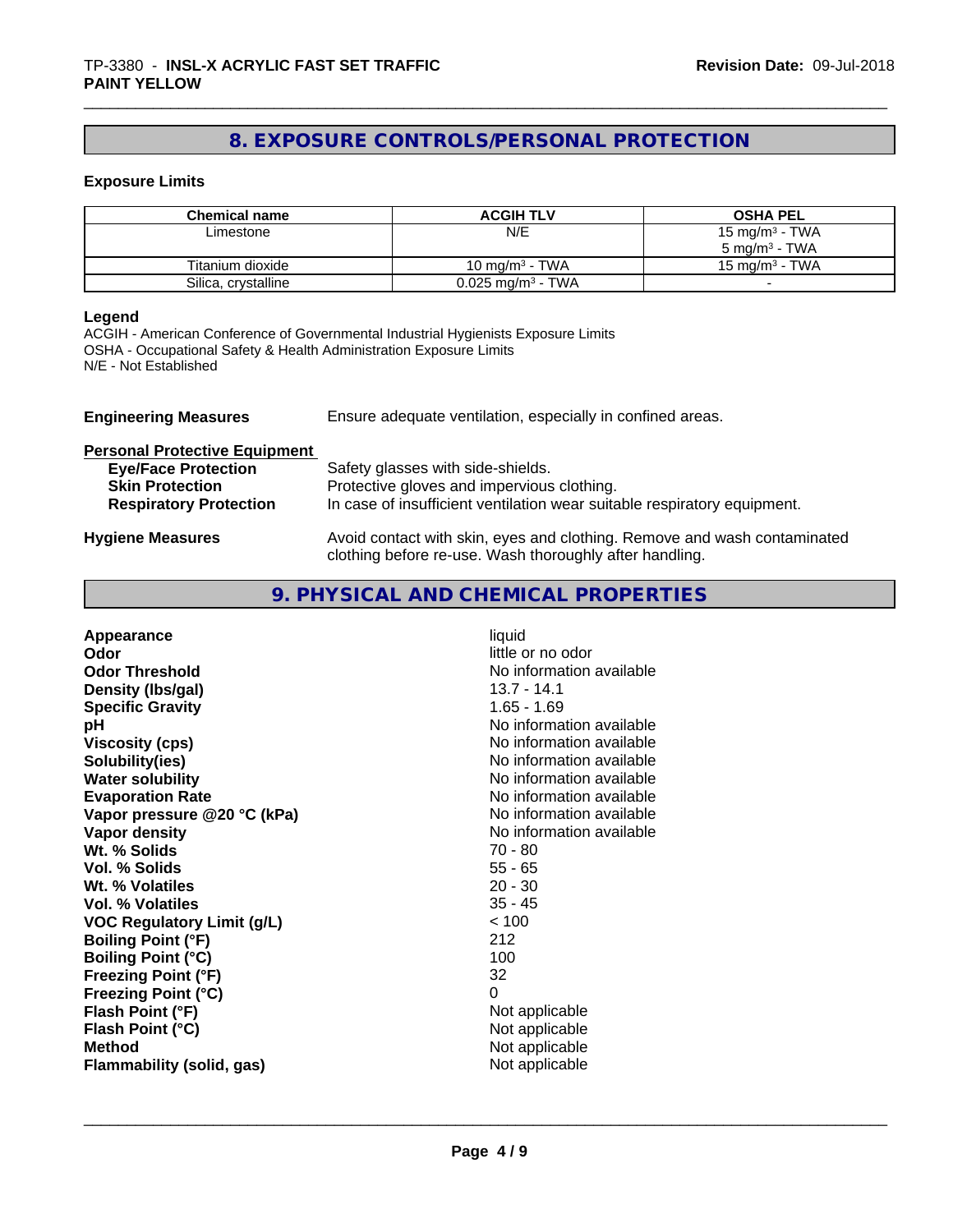**Upper flammability limit:** Not applicable **Not applicable** Applicable **Lower flammability limit:** Not applicable **Not applicable** Autoignition Temperature (°F)<br>
Autoignition Temperature (°C)<br>
No information available<br>
No information available Autoignition Temperature (°C)<br>
Decomposition Temperature (°F)<br>
No information available **Decomposition Temperature (°F)**<br> **Decomposition Temperature (°C)**<br>
No information available<br>
No information available **Decomposition Temperature (°C) Partition coefficient** 

# **10. STABILITY AND REACTIVITY**

| <b>Reactivity</b>                       | Not Applicable                           |
|-----------------------------------------|------------------------------------------|
| <b>Chemical Stability</b>               | Stable under normal conditions.          |
| <b>Conditions to avoid</b>              | Prevent from freezing.                   |
| <b>Incompatible Materials</b>           | No materials to be especially mentioned. |
| <b>Hazardous Decomposition Products</b> | None under normal use.                   |
| Possibility of hazardous reactions      | None under normal conditions of use.     |

# **11. TOXICOLOGICAL INFORMATION**

| <b>Product Information</b>               |                                                                                                                 |
|------------------------------------------|-----------------------------------------------------------------------------------------------------------------|
| Information on likely routes of exposure |                                                                                                                 |
| <b>Principal Routes of Exposure</b>      | Eye contact, skin contact and inhalation.                                                                       |
| <b>Acute Toxicity</b>                    |                                                                                                                 |
| <b>Product Information</b>               | No information available                                                                                        |
|                                          | Symptoms related to the physical, chemical and toxicological characteristics                                    |
| <b>Symptoms</b>                          | No information available                                                                                        |
|                                          | Delayed and immediate effects as well as chronic effects from short and long-term exposure                      |
| Eye contact                              | May cause slight irritation.                                                                                    |
| <b>Skin contact</b>                      | Substance may cause slight skin irritation. Prolonged or repeated contact may dry<br>skin and cause irritation. |
| <b>Inhalation</b>                        | May cause irritation of respiratory tract.                                                                      |
| Ingestion                                | Ingestion may cause gastrointestinal irritation, nausea, vomiting and diarrhea.                                 |
| <b>Sensitization</b>                     | No information available                                                                                        |
| <b>Neurological Effects</b>              | No information available.                                                                                       |
| <b>Mutagenic Effects</b>                 | No information available.                                                                                       |
| <b>Reproductive Effects</b>              | No information available.                                                                                       |
| <b>Developmental Effects</b>             | No information available.                                                                                       |
| <b>Target organ effects</b>              | No information available.                                                                                       |
| <b>STOT - single exposure</b>            | No information available.                                                                                       |
| <b>STOT - repeated exposure</b>          | Causes damage to organs through prolonged or repeated exposure if inhaled.                                      |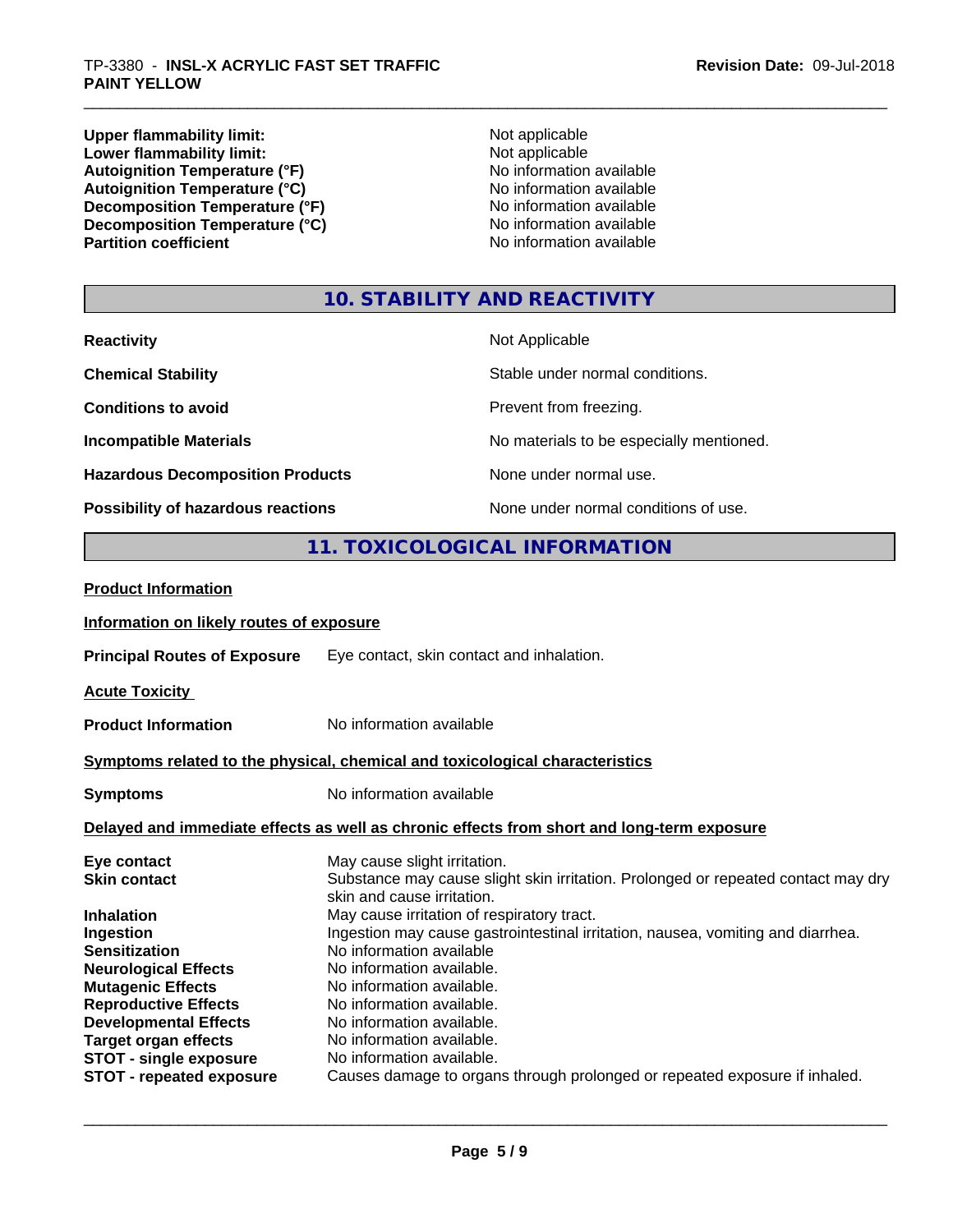| Other adverse effects    | No information available. |
|--------------------------|---------------------------|
| <b>Aspiration Hazard</b> | No information available  |

#### **Numerical measures of toxicity**

**ATEmix (oral)** 897431

#### **Component Information**

Titanium dioxide LD50 Oral: > 10000 mg/kg (Rat) Silica, crystalline LD50 Oral: 500 mg/kg (Rat)

#### **Carcinogenicity**

*The information below indicateswhether each agency has listed any ingredient as a carcinogen:.*

| <b>Chemical name</b> | <b>IARC</b>         | <b>NTP</b>  | <b>OSHA</b> |
|----------------------|---------------------|-------------|-------------|
|                      | 2B - Possible Human |             | Listed      |
| Titanium dioxide     | Carcinoɑen          |             |             |
|                      | - Human Carcinogen  | Known Human | Listed      |
| Silica, crystalline  |                     | Carcinogen  |             |

• Crystalline Silica has been determined to be carcinogenic to humans by IARC (1) when in respirable form. Risk of cancer depends on duration and level of inhalation exposure to spray mist or dust from sanding the dried paint.

• Although IARC has classified titanium dioxide as possibly carcinogenic to humans (2B), their summary concludes: "No significant exposure to titanium dioxide is thought to occur during the use of products in which titanium dioxide is bound to other materials, such as paint."

#### **Legend**

IARC - International Agency for Research on Cancer NTP - National Toxicity Program OSHA - Occupational Safety & Health Administration

**12. ECOLOGICAL INFORMATION**

## **Ecotoxicity Effects**

The environmental impact of this product has not been fully investigated.

## **Product Information**

#### **Acute Toxicity to Fish**

No information available

#### **Acute Toxicity to Aquatic Invertebrates**

No information available

#### **Acute Toxicity to Aquatic Plants** No information available

# **Persistence / Degradability**

No information available.

# **Bioaccumulation**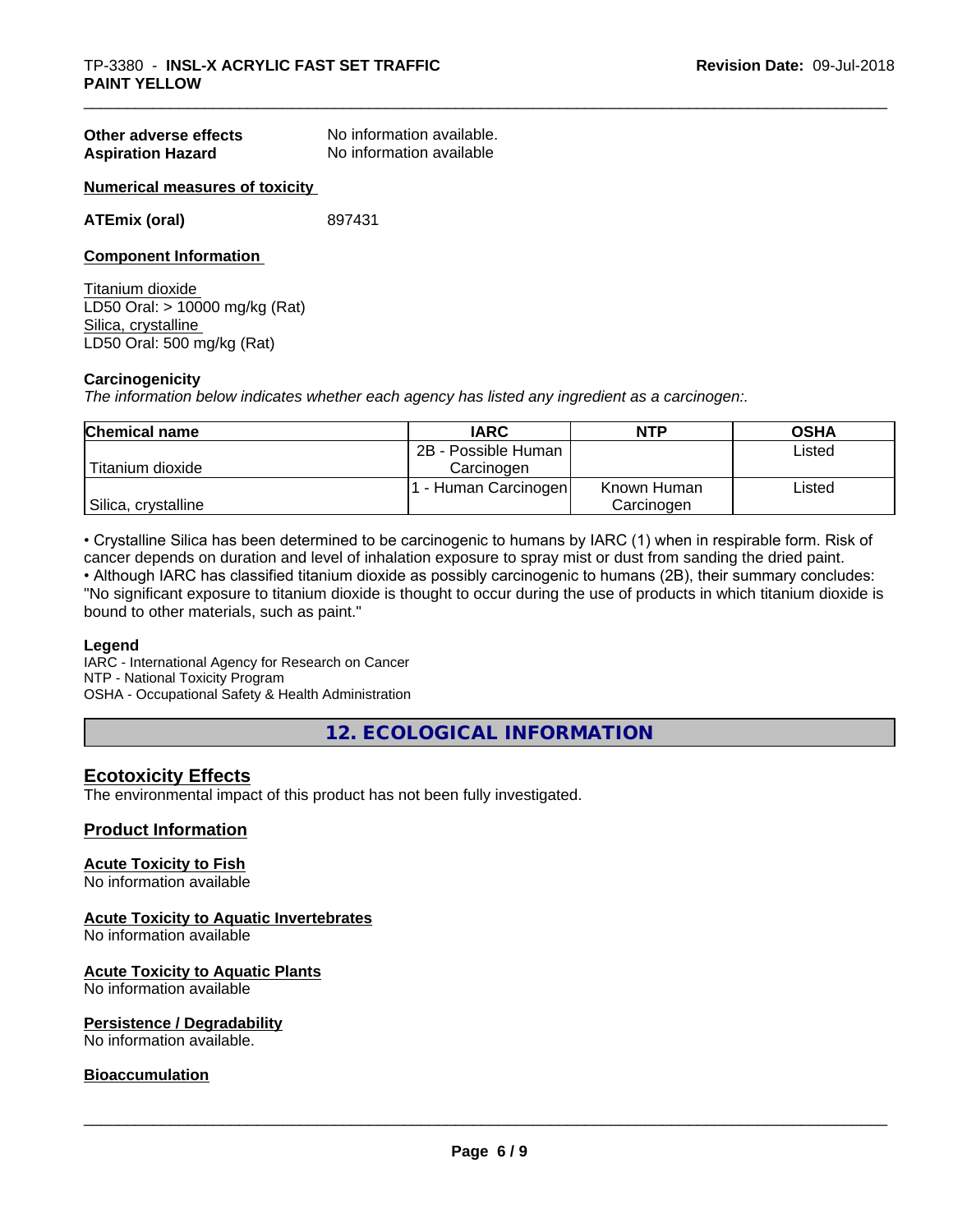No information available.

# **Mobility in Environmental Media**

No information available.

#### **Ozone**

No information available

# **Component Information**

# **Acute Toxicity to Fish**

No information available Titanium dioxide  $\overline{\text{LC50:}}$  > 1000 mg/L (Fathead Minnow - 96 hr.)

# **Acute Toxicity to Aquatic Invertebrates**

No information available

# **Acute Toxicity to Aquatic Plants**

No information available

| Dispose of in accordance with federal, state, and local regulations. Local<br><b>Waste Disposal Method</b><br>requirements may vary, consult your sanitation department or state-designated<br>environmental protection agency for more disposal options. |
|-----------------------------------------------------------------------------------------------------------------------------------------------------------------------------------------------------------------------------------------------------------|
|                                                                                                                                                                                                                                                           |
| 14. TRANSPORT INFORMATION                                                                                                                                                                                                                                 |
| <b>DOT</b><br>Not regulated                                                                                                                                                                                                                               |
| <b>ICAO / IATA</b><br>Not regulated                                                                                                                                                                                                                       |
| Not regulated<br><b>IMDG / IMO</b>                                                                                                                                                                                                                        |
| <b>15. REGULATORY INFORMATION</b>                                                                                                                                                                                                                         |
| <b>International Inventories</b>                                                                                                                                                                                                                          |
| Yes - All components are listed or exempt.<br><b>TSCA: United States</b><br>Yes - All components are listed or exempt.<br><b>DSL: Canada</b><br>One or more component is listed on NDSL.                                                                  |
| <b>Federal Regulations</b>                                                                                                                                                                                                                                |
| <b>SARA 311/312 hazardous categorization</b>                                                                                                                                                                                                              |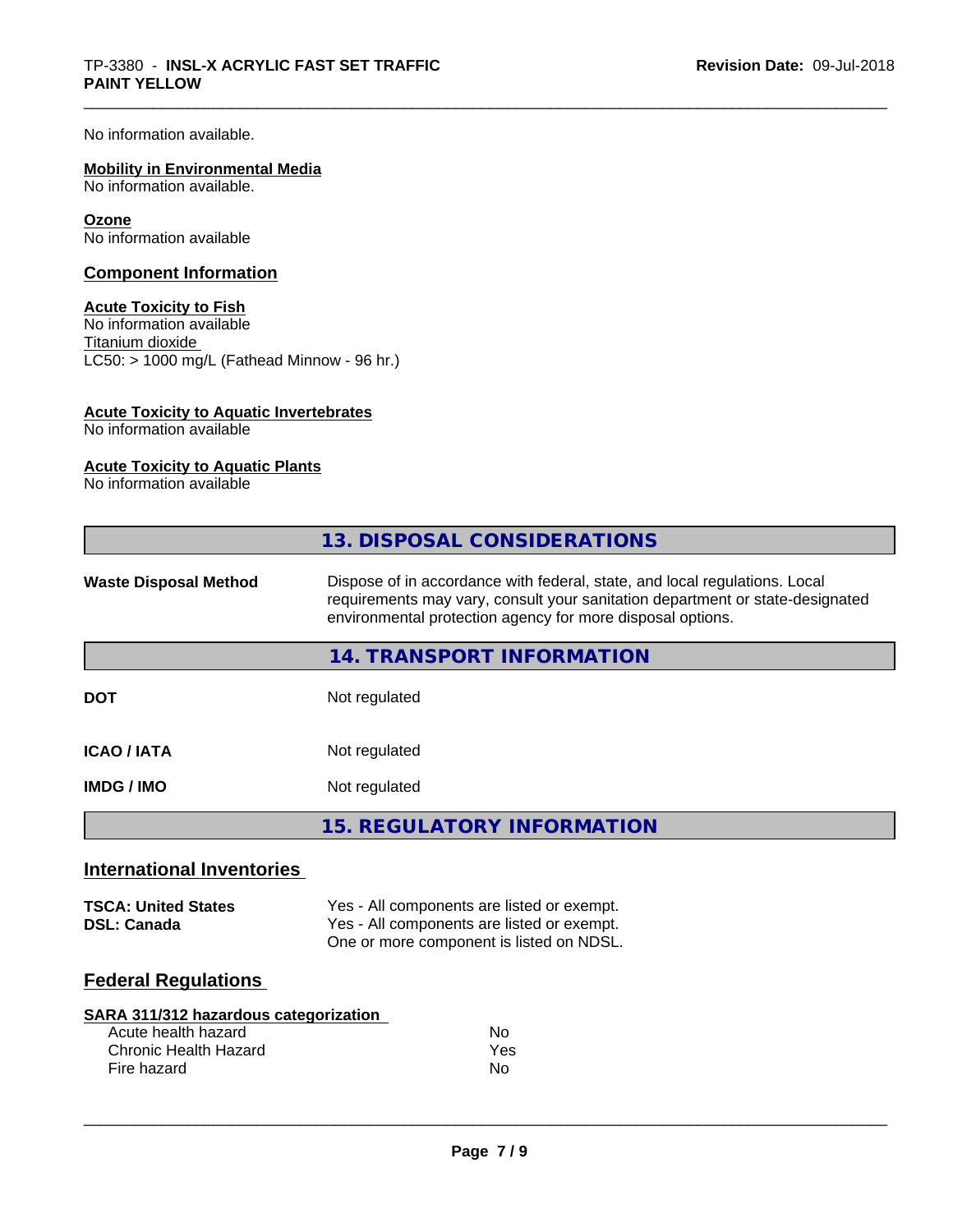| Sudden release of pressure hazard | No |
|-----------------------------------|----|
| Reactive Hazard                   | Nο |

#### **SARA 313**

Section 313 of Title III of the Superfund Amendments and Reauthorization Act of 1986 (SARA). This product contains a chemical or chemicals which are subject to the reporting requirements of the Act and Title 40 of the Code of Federal Regulations, Part 372:

*None*

## **Clean Air Act,Section 112 Hazardous Air Pollutants (HAPs) (see 40 CFR 61)**

This product contains the following HAPs:

*None*

# **US State Regulations**

## **California Proposition 65**

# **AN** WARNING: Cancer and Reproductive Harm– www.P65warnings.ca.gov

#### **State Right-to-Know**

| <b>Chemical name</b>   | Massachusetts | <b>New Jersey</b> | Pennsylvania |
|------------------------|---------------|-------------------|--------------|
| ∟imestone              |               |                   |              |
| Titanium dioxide       |               |                   |              |
| Silica,<br>crystalline |               |                   |              |

#### **Legend**

X - Listed

# **16. OTHER INFORMATION**

**HMIS** - **Health:** 1\* **Flammability:** 0 **Reactivity:** 0 **PPE:** -

# **HMIS Legend**

- 0 Minimal Hazard
- 1 Slight Hazard
- 2 Moderate Hazard
- 3 Serious Hazard
- 4 Severe Hazard
- \* Chronic Hazard
- X Consult your supervisor or S.O.P. for "Special" handling instructions.

*Note: The PPE rating has intentionally been left blank. Choose appropriate PPE that will protect employees from the hazards the material will present under the actual normal conditions of use.*

*Caution: HMISÒ ratings are based on a 0-4 rating scale, with 0 representing minimal hazards or risks, and 4 representing significant hazards or risks. Although HMISÒ ratings are not required on MSDSs under 29 CFR 1910.1200, the preparer, has chosen to provide them. HMISÒ ratings are to be used only in conjunction with a fully implemented HMISÒ program by workers who have received appropriate HMISÒ training. HMISÒ is a registered trade and service mark of the NPCA. HMISÒ materials may be purchased exclusively from J. J. Keller (800) 327-6868.*